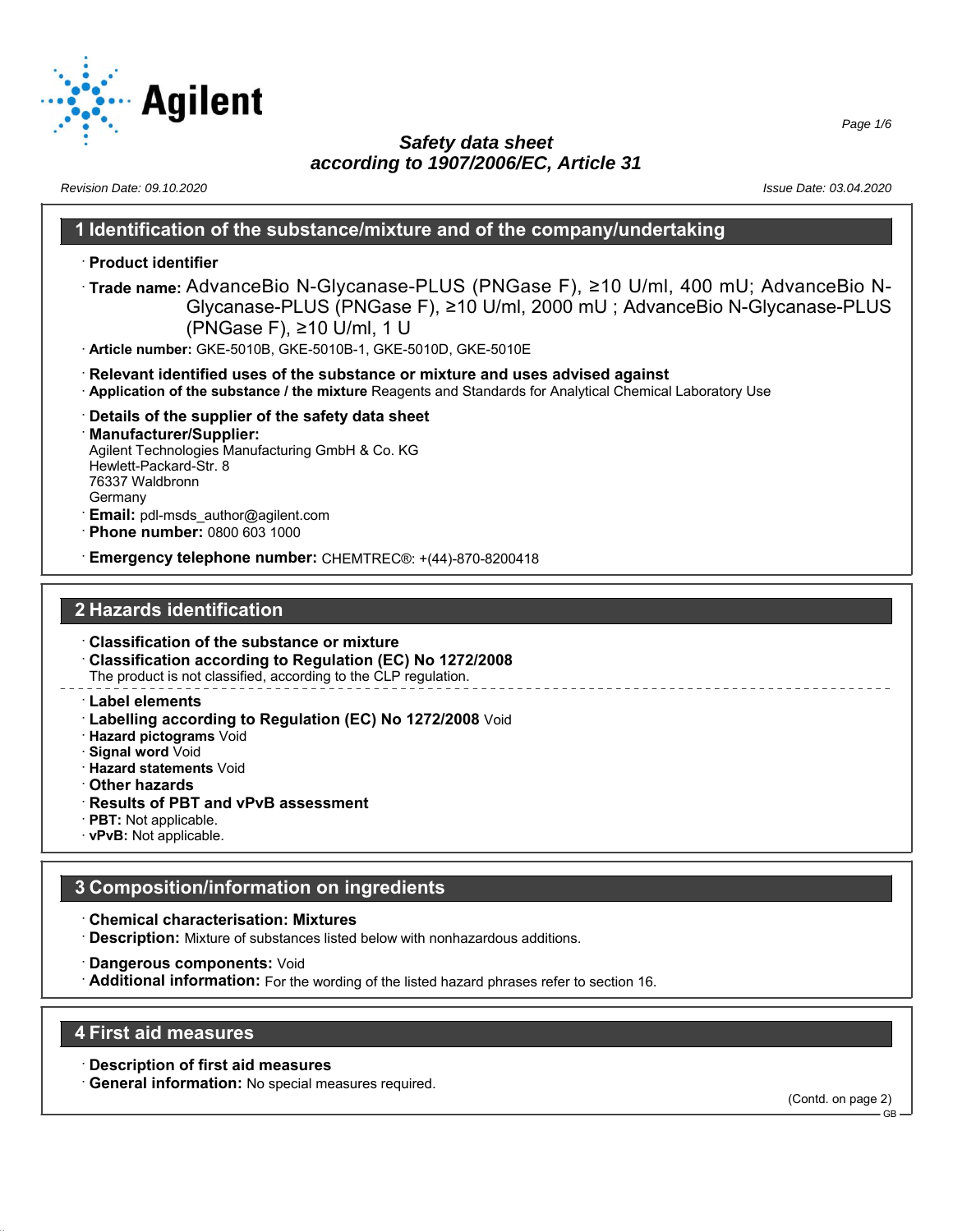*Revision Date: 09.10.2020 Issue Date: 03.04.2020*

**Trade name:** AdvanceBio N-Glycanase-PLUS (PNGase F), ≥10 U/ml, 400 mU; AdvanceBio N-Glycanase-PLUS (PNGase F), ≥10 U/ml, 2000 mU ; AdvanceBio N-Glycanase-PLUS (PNGase F), ≥10 U/ml, 1 U

(Contd. of page 1)

- · **After inhalation:** Supply fresh air; consult doctor in case of complaints.
- · **After skin contact:** Generally the product does not irritate the skin.
- · **After eye contact:** Rinse opened eye for several minutes under running water.
- · **After swallowing:** If symptoms persist consult doctor.
- · **Information for doctor:**
- · **Most important symptoms and effects, both acute and delayed** No further relevant information available.
- · **Indication of any immediate medical attention and special treatment needed** No further relevant information available.

## **5 Firefighting measures**

- · **Extinguishing media**
- · **Suitable extinguishing agents:** Use fire extinguishing methods suitable to surrounding conditions.
- · **Special hazards arising from the substance or mixture** No further relevant information available.
- · **Advice for firefighters**
- · **Protective equipment:** No special measures required.

## **6 Accidental release measures**

- · **Personal precautions, protective equipment and emergency procedures** Wear protective gloves / eye protection / face protection.
- **Environmental precautions:** Dilute with plenty of water.
- · **Methods and material for containment and cleaning up:**

Absorb with liquid-binding material (sand, diatomite, acid binders, universal binders, sawdust).

**Reference to other sections** 

See Section 7 for information on safe handling.

See Section 8 for information on personal protection equipment.

See Section 13 for disposal information.

## **7 Handling and storage**

- · **Handling:**
- · **Precautions for safe handling** Wear protective gloves / eye protection / face protection.
- · **Information about fire and explosion protection:** No special measures required.
- · **Conditions for safe storage, including any incompatibilities**
- · **Storage:**
- · **Requirements to be met by storerooms and receptacles:** No special requirements.
- · **Information about storage in one common storage facility:** Not required.
- · **Further information about storage conditions:** None.
- **Specific end use(s)** No further relevant information available.

#### **8 Exposure controls/personal protection**

· **Additional information about design of technical facilities:** No further data; see item 7.

(Contd. on page 3)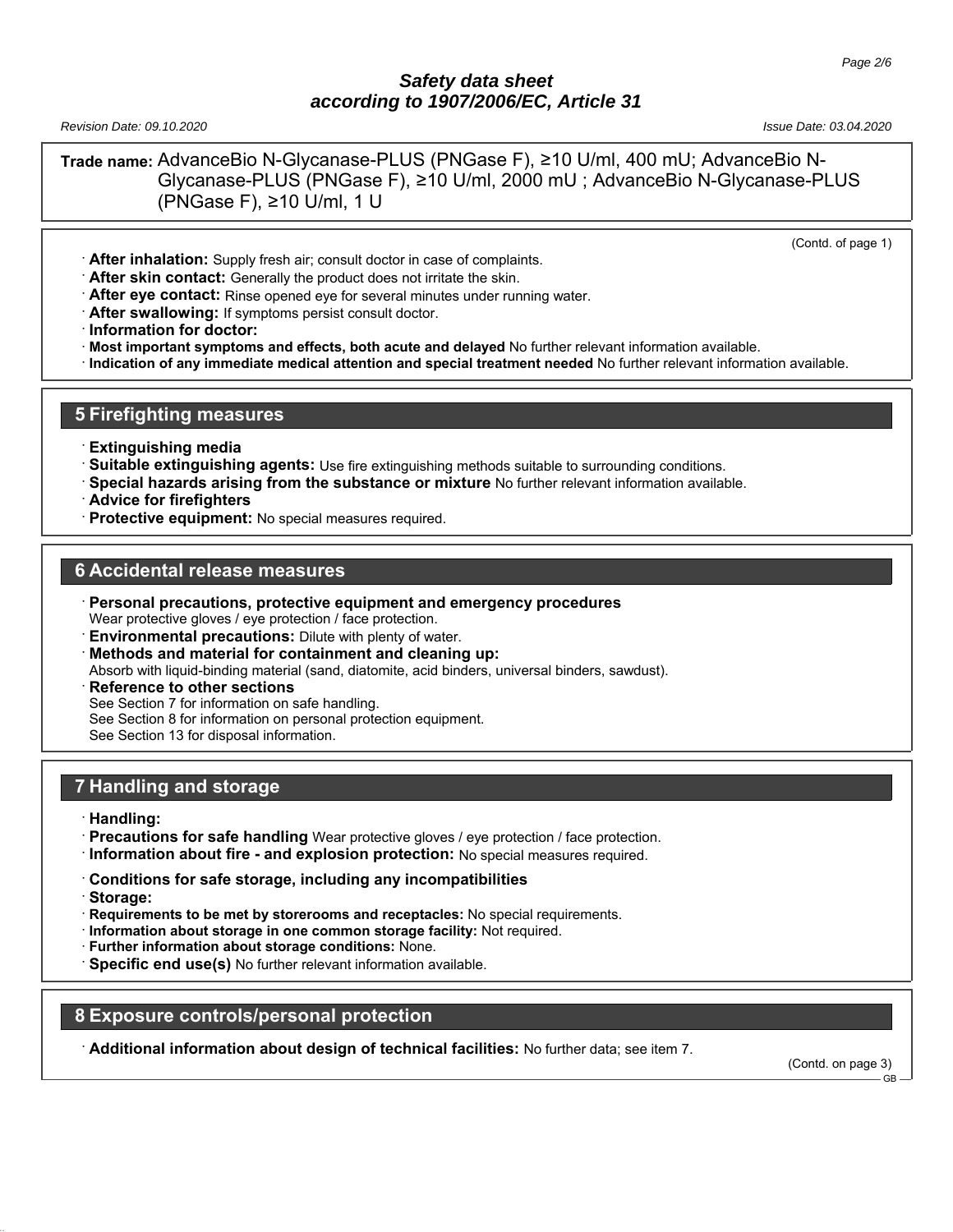*Revision Date: 09.10.2020 Issue Date: 03.04.2020*

**Trade name:** AdvanceBio N-Glycanase-PLUS (PNGase F), ≥10 U/ml, 400 mU; AdvanceBio N-Glycanase-PLUS (PNGase F), ≥10 U/ml, 2000 mU ; AdvanceBio N-Glycanase-PLUS (PNGase F), ≥10 U/ml, 1 U

(Contd. of page 2)

GB

- · **Control parameters** · **Ingredients with limit values that require monitoring at the workplace:**
- The product does not contain any relevant quantities of materials with critical values that have to be monitored at the workplace.
- · **Additional information:** The lists valid during the making were used as basis.

· **Exposure controls**

- · **Personal protective equipment:**
- · **General protective and hygienic measures:** The usual precautionary measures are to be adhered to when handling chemicals.
- · **Respiratory protection:** Not required.
- · **Protection of hands:**

The glove material has to be impermeable and resistant to the product/ the substance/ the preparation.

Selection of the glove material on consideration of the penetration times, rates of diffusion and the degradation

- **Material of gloves** Wear suitable gloves.
- · **Penetration time of glove material**
- The exact break through time has to be found out by the manufacturer of the protective gloves and has to be observed.
- **Eye protection:** Wear eye protection / face protection.

# **9 Physical and chemical properties**

## · **Information on basic physical and chemical properties** · **General Information** · **Appearance: Form:** Liquid **Colour:** Colourless **Odour:** Characteristic · **Odour threshold:** Not determined. **pH-value at 20 °C:** 7.5 · **Change in condition Melting point/freezing point:** 0 °C **Initial boiling point and boiling range: Flash point:** Not applicable. **Flammability (solid, gas):** Not applicable. **Decomposition temperature:** Not determined. **Auto-ignition temperature:** Product is not selfigniting. · **Explosive properties:** Product does not present an explosion hazard. · **Explosion limits:** Lower: **Not determined. Upper:** Not determined. · **Vapour pressure at 20 °C:** 23 hPa **Density at 20 °C:** 1 g/cm<sup>3</sup> · **Relative density Not determined.** · **Vapour density Not determined.** Not determined. · **Evaporation rate Not determined.** (Contd. on page 4)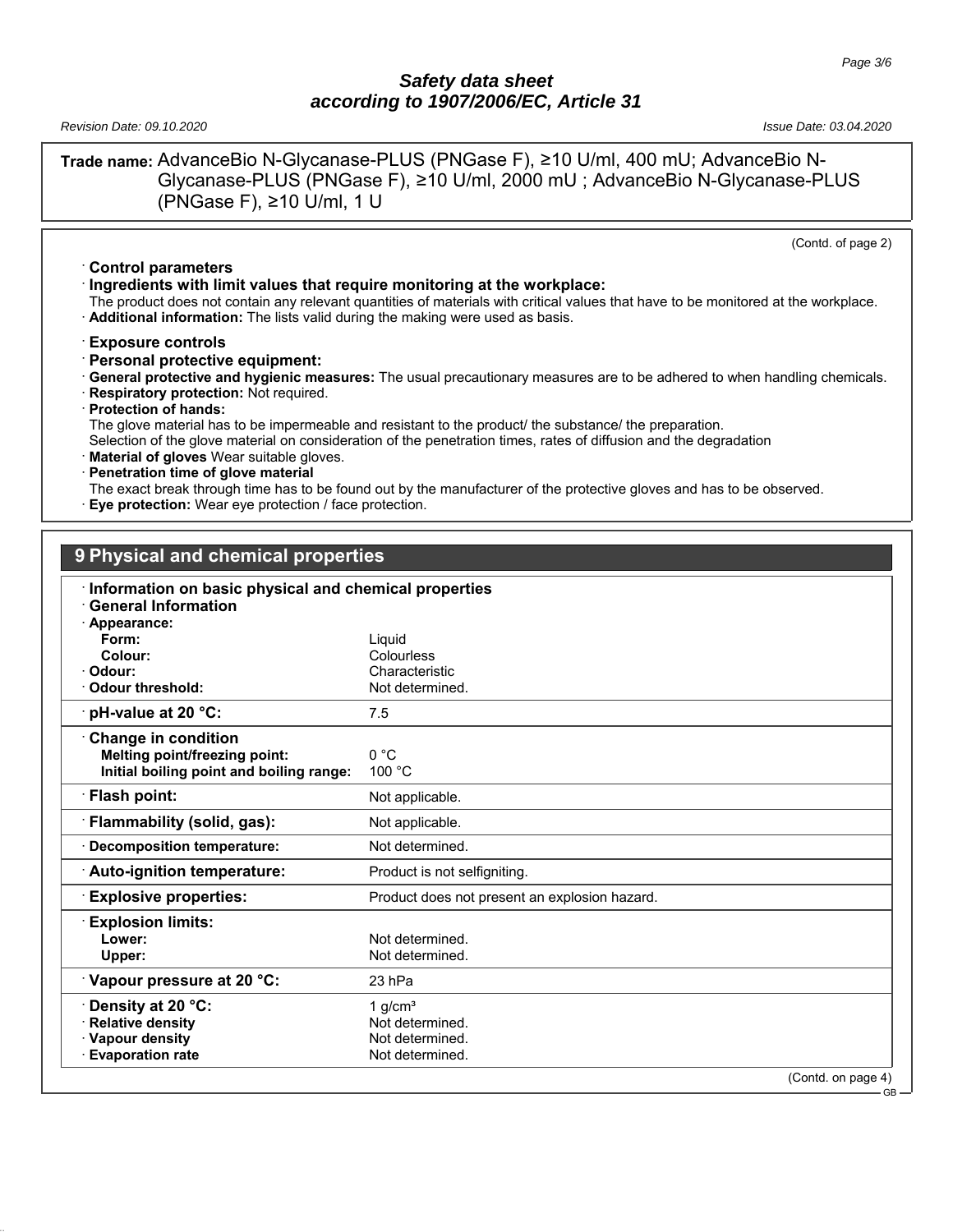*Revision Date: 09.10.2020 Issue Date: 03.04.2020*

**Trade name:** AdvanceBio N-Glycanase-PLUS (PNGase F), ≥10 U/ml, 400 mU; AdvanceBio N-Glycanase-PLUS (PNGase F), ≥10 U/ml, 2000 mU ; AdvanceBio N-Glycanase-PLUS (PNGase F), ≥10 U/ml, 1 U

|                                                           |                                                       | (Contd. of page 3) |
|-----------------------------------------------------------|-------------------------------------------------------|--------------------|
| Solubility in / Miscibility with<br>water:                | Fully miscible.                                       |                    |
| · Partition coefficient: n-octanol/water: Not determined. |                                                       |                    |
| <b>Viscosity:</b><br>Dynamic at 20 °C:<br>Kinematic:      | $0.952$ mPas<br>Not determined.                       |                    |
| Solvent content:<br>Water:                                | 99.4 %                                                |                    |
| Solids content:<br>Other information                      | $0.6\%$<br>No further relevant information available. |                    |

# **10 Stability and reactivity**

· **Reactivity** No further relevant information available.

- · **Chemical stability**
- · **Thermal decomposition / conditions to be avoided:** No decomposition if used according to specifications.
- · **Possibility of hazardous reactions** No dangerous reactions known.
- · **Conditions to avoid** No further relevant information available.
- · **Incompatible materials:** No further relevant information available.
- · **Hazardous decomposition products:** No dangerous decomposition products known.

## **11 Toxicological information**

- · **Information on toxicological effects**
- · **Acute toxicity** Based on available data, the classification criteria are not met.
- · **Primary irritant effect:**
- · **Skin corrosion/irritation** Based on available data, the classification criteria are not met.
- · **Serious eye damage/irritation** Based on available data, the classification criteria are not met.
- · **Respiratory or skin sensitisation** Based on available data, the classification criteria are not met.
- · **CMR effects (carcinogenity, mutagenicity and toxicity for reproduction)**
- · **Germ cell mutagenicity** Based on available data, the classification criteria are not met.
- · **Carcinogenicity** Based on available data, the classification criteria are not met.
- · **Reproductive toxicity** Based on available data, the classification criteria are not met.
- · **STOT-single exposure** Based on available data, the classification criteria are not met.
- · **STOT-repeated exposure** Based on available data, the classification criteria are not met.
- · **Aspiration hazard** Based on available data, the classification criteria are not met.

# **12 Ecological information**

- · **Toxicity**
- · **Aquatic toxicity:** No further relevant information available.
- · **Persistence and degradability** No further relevant information available.

(Contd. on page 5)

GB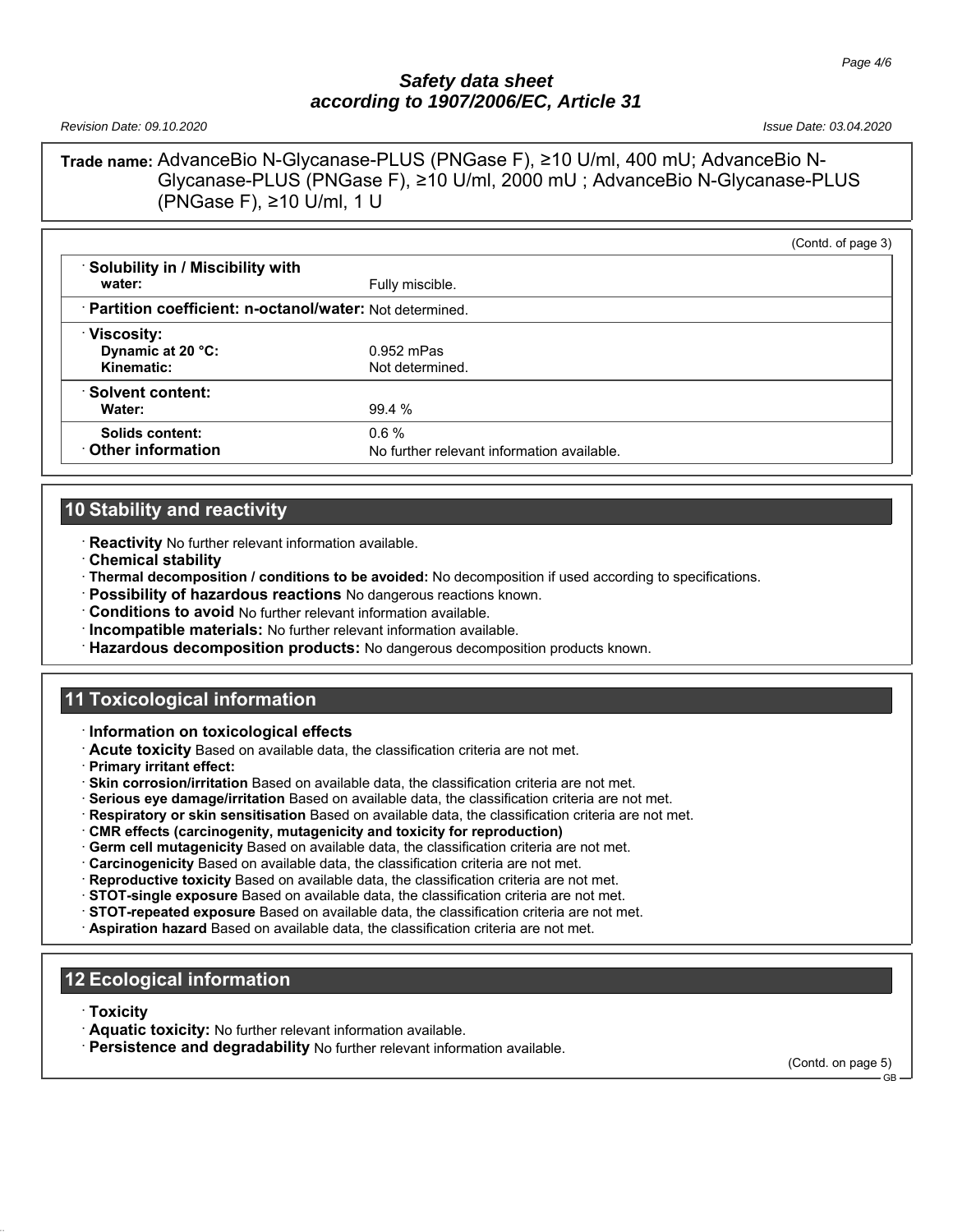*Revision Date: 09.10.2020 Issue Date: 03.04.2020*

**Trade name:** AdvanceBio N-Glycanase-PLUS (PNGase F), ≥10 U/ml, 400 mU; AdvanceBio N-Glycanase-PLUS (PNGase F), ≥10 U/ml, 2000 mU ; AdvanceBio N-Glycanase-PLUS (PNGase F), ≥10 U/ml, 1 U

(Contd. of page 4)

- · **Behaviour in environmental systems:**
- · **Bioaccumulative potential** No further relevant information available.
- · **Mobility in soil** No further relevant information available.
- · **Additional ecological information:**
- · **General notes:** Not hazardous for water.
- · **Results of PBT and vPvB assessment**
- · **PBT:** Not applicable.
- · **vPvB:** Not applicable.
- · **Other adverse effects** No further relevant information available.

### **13 Disposal considerations**

- · **Waste treatment methods**
- · **Recommendation** Dispose of contents/container in accordance with local/regional/national/international regulations.
- · **Uncleaned packaging:**
- · **Recommendation:** Disposal must be made according to official regulations.
- **Recommended cleansing agents:** Water, if necessary together with cleansing agents.

| 14 Transport information                                              |                 |
|-----------------------------------------------------------------------|-----------------|
| · UN-Number<br>ADR, ADN, IMDG, IATA                                   | not regulated   |
| · UN proper shipping name<br><b>ADR, ADN, IMDG, IATA</b>              | not regulated   |
| Transport hazard class(es)                                            |                 |
| <b>ADR, ADN, IMDG, IATA</b><br>· Class                                | not regulated   |
| · Packing group<br><b>ADR, IMDG, IATA</b>                             | not regulated   |
| <b>Environmental hazards:</b>                                         | Not applicable. |
| <b>Special precautions for user</b>                                   | Not applicable. |
| Transport in bulk according to Annex II of Marpol and<br>the IBC Code | Not applicable. |
| UN "Model Regulation":                                                | not regulated   |

(Contd. on page 6)

GB